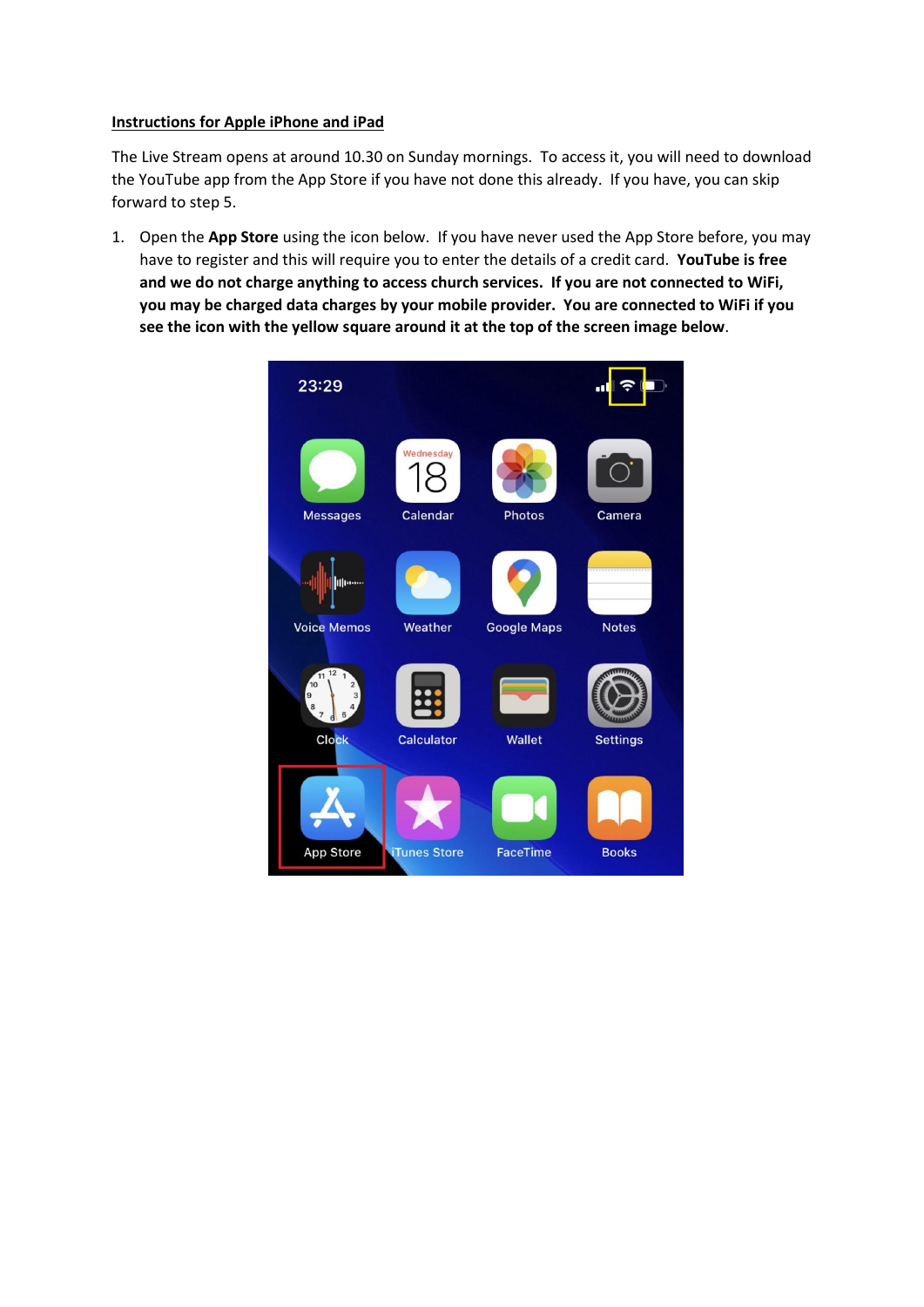2. Type **youtube** into the box at the top. To the right of youtube, you may see either a download icon, a cloud icon (pictured) or the word **open** (this means you already have YouTube on your Apple device). Press this to continue. You may have to enter your app store password, scan your fingerprint or face depending on what type of Apple device you have.

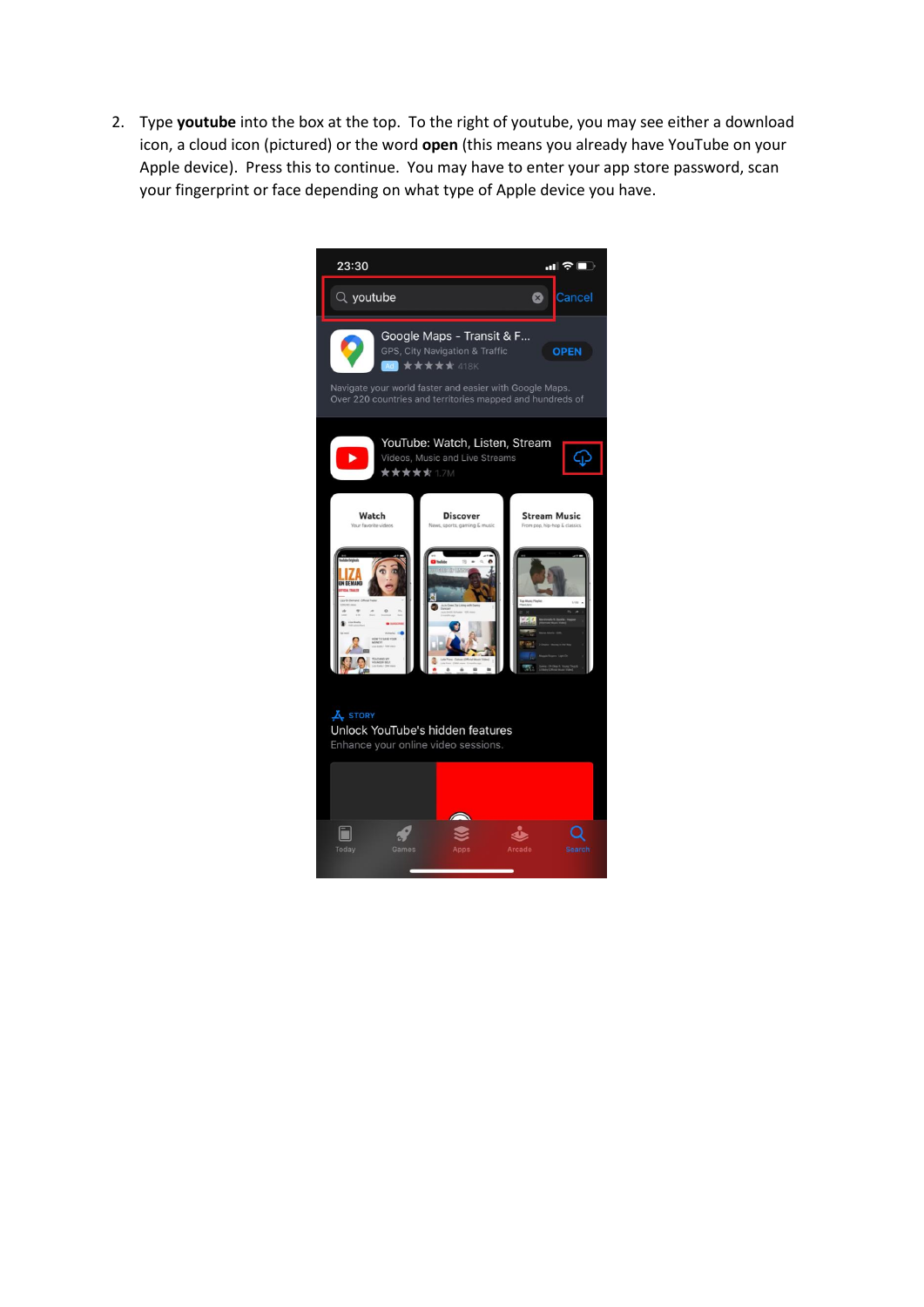3. The YouTube app will download onto your device like this:



When it has installed, it will say **YouTube** instead of **Loading…**

4. Touch the YouTube icon to launch it. If it asks whether to allow notifications or not, allowing is better as you may receive an alert when our channel is live. You may be asked to register. **There is no charge for this**.

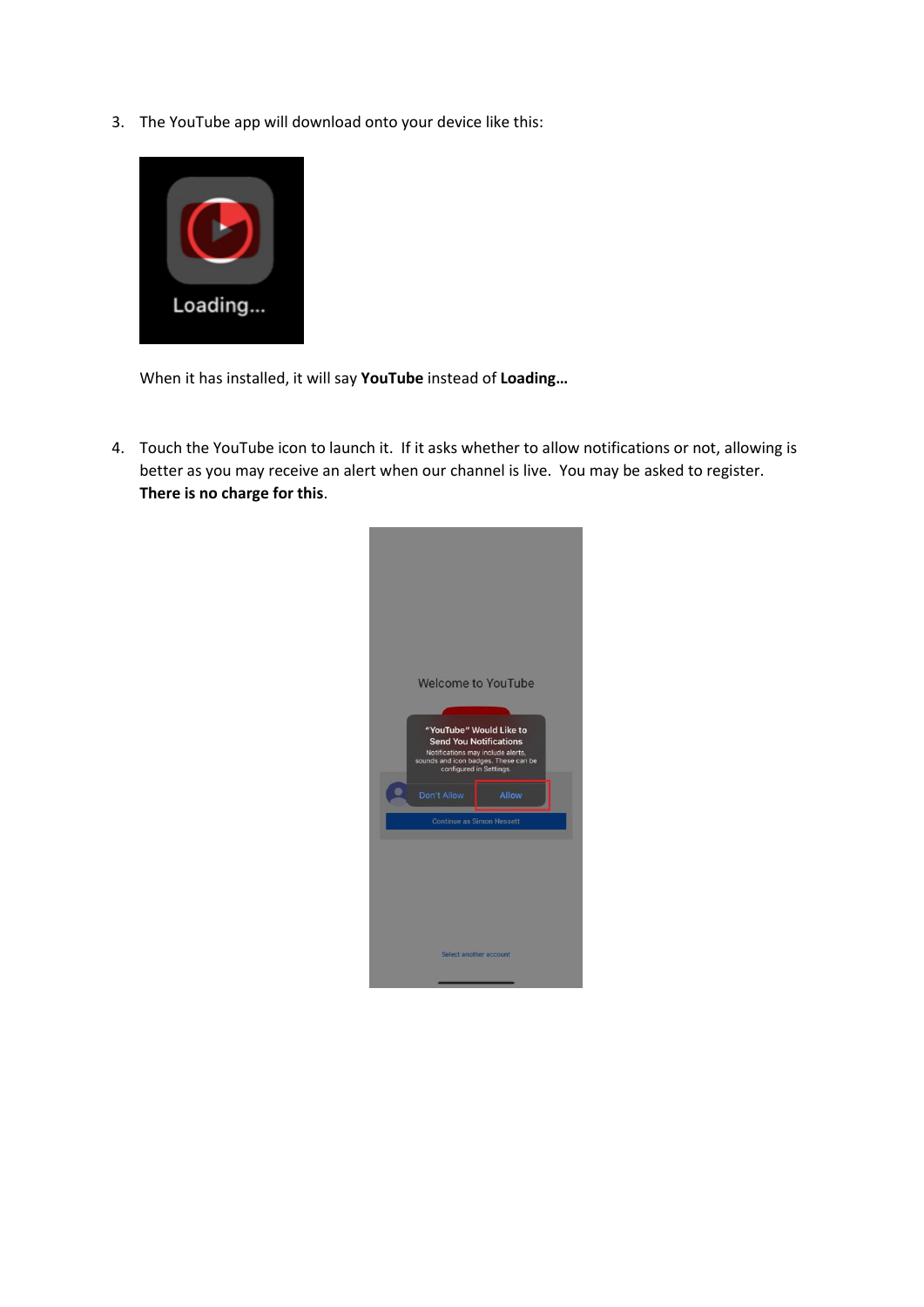5. Search for **Larbert East Church** like this:



Tap on the top result, which is displayed on the line below (as in the red square above).